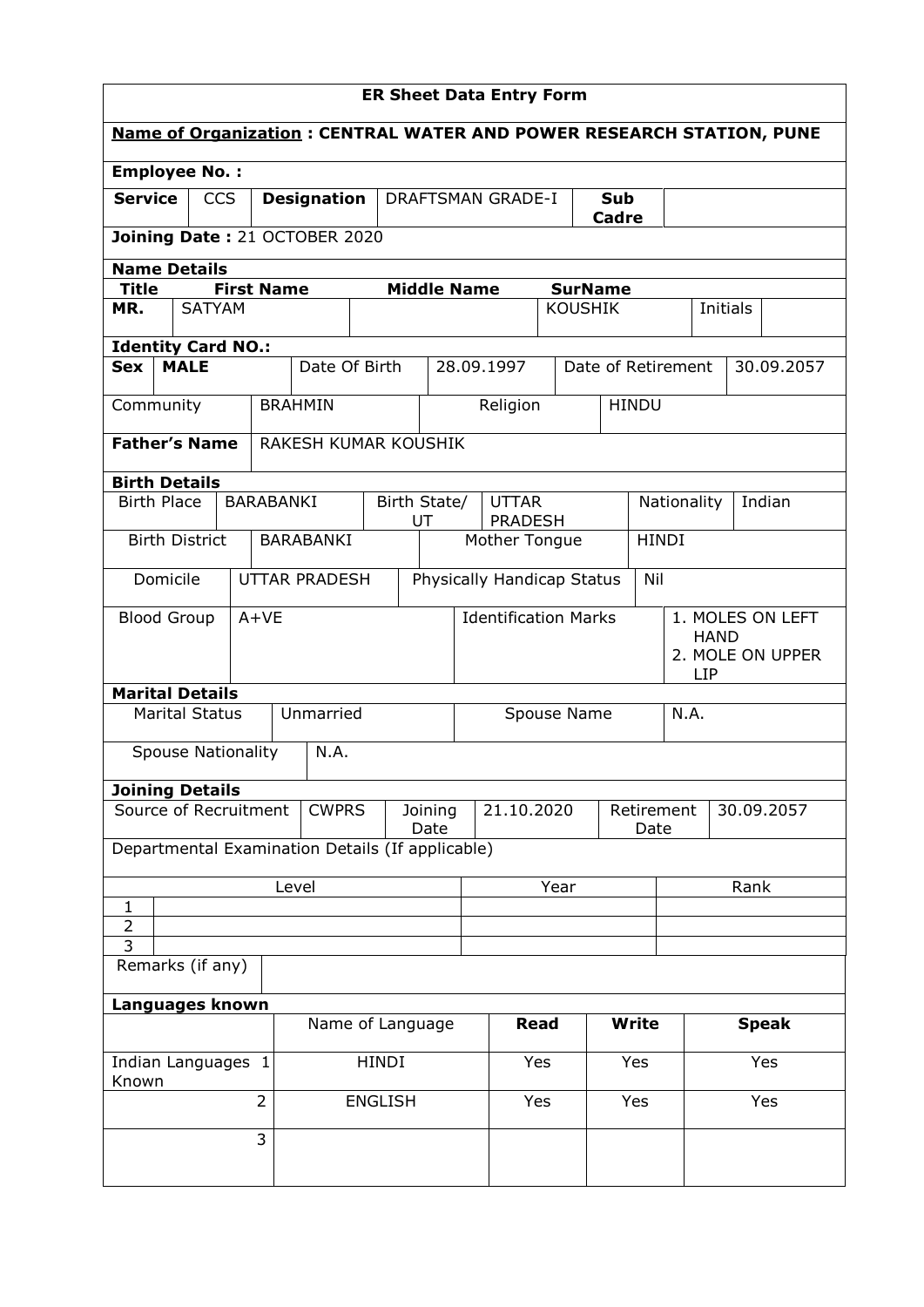| Foreign Languages<br>Known 1 | $- - -$ |  |  |
|------------------------------|---------|--|--|
|                              |         |  |  |
|                              | $- - -$ |  |  |
|                              |         |  |  |
|                              | $- - -$ |  |  |
|                              |         |  |  |

## Details of deputation (if applicable)

| Name of the Office | Post held at that<br>time in parent office | Name of post<br>selected for<br>deputation |       | Period of deputation |
|--------------------|--------------------------------------------|--------------------------------------------|-------|----------------------|
|                    |                                            |                                            | Since | From                 |
|                    |                                            |                                            |       |                      |

## Details of Foreign Visit

| SI.<br>No. | Place of Visit | Date of<br>visit | Post held at<br>that time | Whether it<br>is a<br>personal or | Details of visit |
|------------|----------------|------------------|---------------------------|-----------------------------------|------------------|
|            |                |                  |                           |                                   |                  |
|            |                |                  |                           | official visit                    |                  |
|            |                |                  |                           |                                   |                  |
|            |                |                  |                           |                                   |                  |
|            |                |                  |                           |                                   |                  |
|            |                |                  |                           |                                   |                  |

## Transfer/Posting Detail (if applicable)

| Place                    |  | Period of posting          |                          |        |                                                                                                                                      |                  |  |  |
|--------------------------|--|----------------------------|--------------------------|--------|--------------------------------------------------------------------------------------------------------------------------------------|------------------|--|--|
|                          |  |                            | Since                    |        |                                                                                                                                      | From             |  |  |
|                          |  |                            |                          |        |                                                                                                                                      |                  |  |  |
|                          |  |                            |                          |        |                                                                                                                                      |                  |  |  |
|                          |  |                            |                          |        |                                                                                                                                      |                  |  |  |
|                          |  |                            |                          |        |                                                                                                                                      |                  |  |  |
|                          |  |                            |                          |        |                                                                                                                                      |                  |  |  |
|                          |  |                            |                          |        |                                                                                                                                      |                  |  |  |
|                          |  |                            |                          |        |                                                                                                                                      |                  |  |  |
| Qualification            |  |                            | <b>Discipline</b>        |        | Qualification (Use extra photocopy sheets for multi qualifications, experience, training, awards details)<br><b>Specialization 1</b> |                  |  |  |
| <b>DIPLOMA</b>           |  | <b>CIVIL ENGINEERING</b>   |                          |        |                                                                                                                                      |                  |  |  |
|                          |  |                            |                          |        |                                                                                                                                      |                  |  |  |
| Year                     |  | Division<br>CGPA / % Marks |                          |        |                                                                                                                                      | Specialization 2 |  |  |
| 2017                     |  | T                          |                          | 77.96% |                                                                                                                                      |                  |  |  |
|                          |  |                            |                          |        |                                                                                                                                      |                  |  |  |
| Institution              |  | University                 |                          | Place  |                                                                                                                                      | Country          |  |  |
| <b>GOVT. POLYTECHNIC</b> |  | <b>BOARD OF</b>            | <b>AGRA</b>              |        |                                                                                                                                      | India            |  |  |
| <b>MANKERA AGRA</b>      |  | <b>TECHNICAL</b>           |                          |        |                                                                                                                                      |                  |  |  |
|                          |  | <b>EDUCATION UTTAR</b>     |                          |        |                                                                                                                                      |                  |  |  |
|                          |  | <b>PRADESH</b>             |                          |        |                                                                                                                                      |                  |  |  |
| <b>Experience</b>        |  |                            |                          |        |                                                                                                                                      |                  |  |  |
| Type of Posting          |  | <b>TEMPORARY</b>           |                          |        |                                                                                                                                      |                  |  |  |
|                          |  |                            | <b>DRAFTSMAN GRADE-I</b> |        |                                                                                                                                      |                  |  |  |
| Designation              |  |                            |                          |        |                                                                                                                                      |                  |  |  |